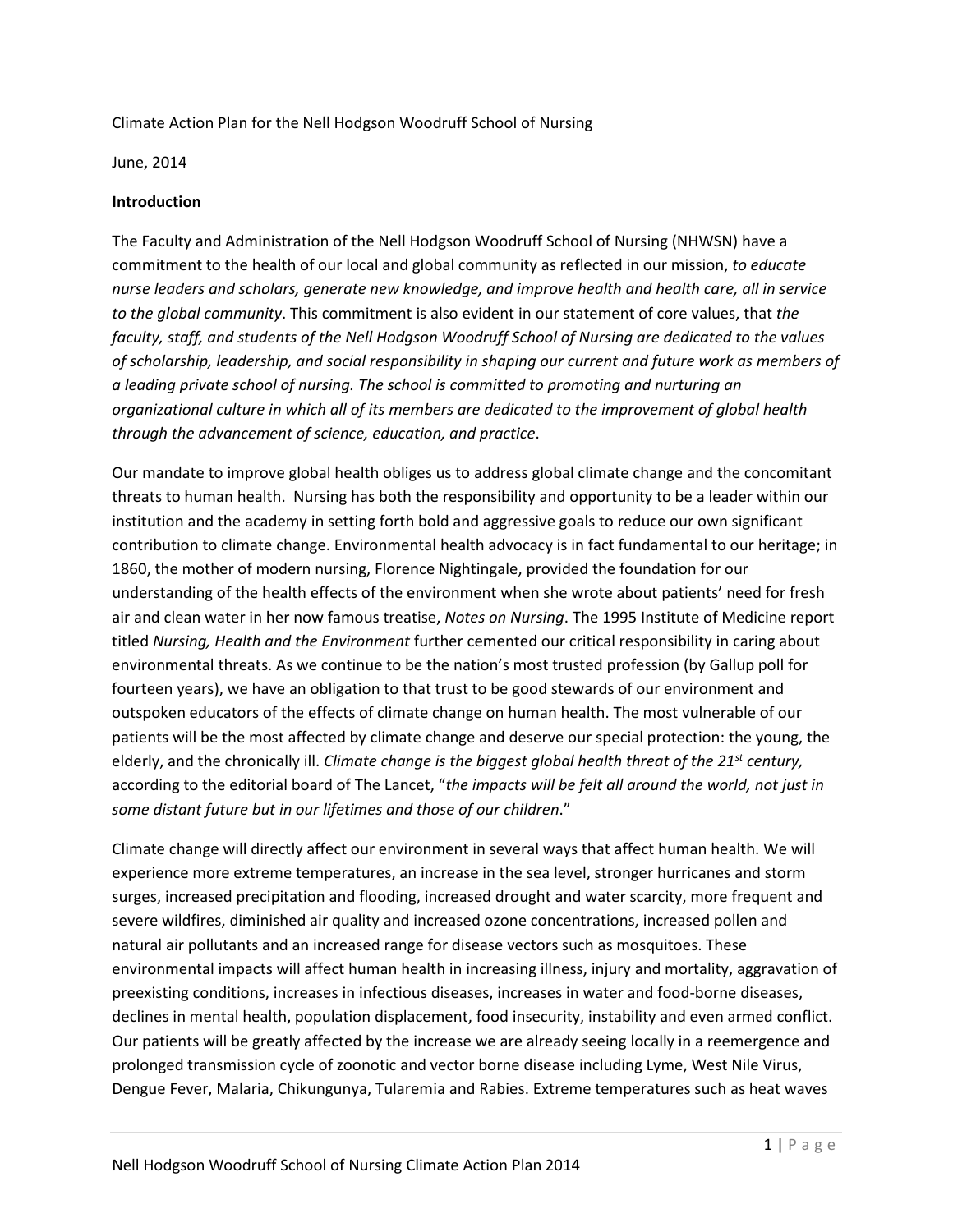will disproportionately affect the elderly and young. Over 20% of the population will be 65 or older by the year 2030 and with this aging population comes an inability to regulate temperature, changes in metabolism and excretion and they often are on multiple medications. The 2006 California heat wave resulted in 16,000 additional ER visits, an estimate of between 150-450 deaths due to heat and 1000 extra hospitalizations. Our healthcare system is at a straining point now and this additional burden we are ill prepared for.

According to a 2003 Department of Energy document, the health care industry has a critical role to play in climate change mitigation. Energy usage in medical facilities is highly intensive. In fact, *hospitals expend about twice as much total energy per square foot as traditional office space.* The health care industry ranks second only to the food service industry in intensity of energy use and medical facilities are high greenhouse gas emitters and spend over \$5.3 billion/year on energy. The health care sector has a large national impact, comprises 1/7th of the US economy and 100 million sq. ft. of medical building space is constructed annually.

Nurses can play a key role in combating climate change. It is incumbent upon us to encourage and indeed demand green practices and energy efficiency in all clinics and hospitals, school buildings and labs. We can provide brochures, relevant literature and informational posters in waiting areas and lobbies to educate patients and their families about how they can reduce climate change. We can make recommendations to patients that improve health and reduce greenhouse gas emissions (such as eat less meat, walk and bike more, use public transit). That will not be enough.

The Faculty and Administration of the Nell Hodgson Woodruff School of Nursing have developed this Climate Action Plan to lead the way in sustainability and reduction of greenhouse gas emissions. We fully endorse the University goals of:

- By 2020: a 20 percent reduction in total emissions; 35 percent per square foot (based on projected growth in square footage).
- By 2036: a 36 percent reduction in total emissions; 50 percent per square foot (based on projected growth in square footage).
- By 2050: a 50 percent reduction in total emissions; 85 percent per square foot (based on projected growth in square footage).

In addition, we hope to be a campus leader in environmental practices and policies to reduce our carbon footprint. We hope to be the campus leader in a very aggressive climate action plan that celebrates our commitment and challenges other units in the university to become competitive in our race to a healthier future.

# **Membership of Climate Action Plan Task Force**

This report was developed by Maeve Howett, Associate Professor, and Steve Ellwood, Director of Instructional Communications, who were co-chairs and charged by Rob Hoover, past Associate Dean for Finance and Operations. Members of the Climate Action Plan task force who contributed to the report include Jenny Foster, Associate Professor, and Ashley Darcy Mahoney, Assistant Professor. The original task force members had representation from all facets (students, staff and faculty) of the NHWSN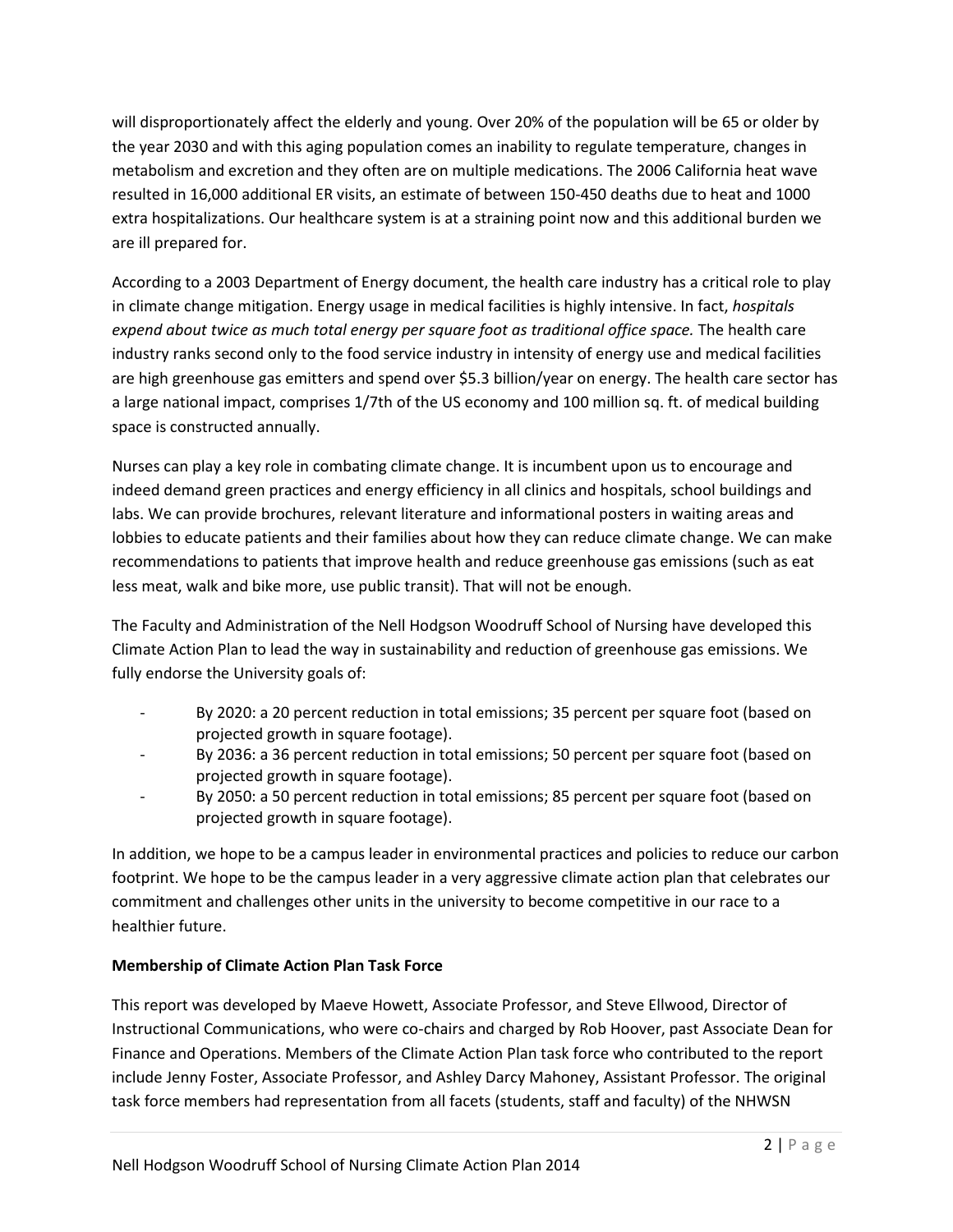community and were Ashley Darcy Mahoney, Steve Ellwood, Jenny Foster, Sarah Franklin, Maeve Howett, Abby Joslin, Kathy Kite, Rebecca Palka, Maryam Robinson, Annie Rowland and Loraine Van Slyke.

### **Methods**

In November 2012, the NHWSN Climate Action Plan task force was first formed. Charged by Rob Hoover at the request of the Dean, the task force was presented with the University's Climate Action Plan and asked to consider how we will as a unit, contribute to meeting the university's climate action goals. The task force met first in 2013 to develop the recommendations. We met face-to face on two occasions to survey the membership about concerns and used the working session of the environmental health conference to further develop strategies. The draft was then prepared and sent around for comments and edits. A draft was sent to all units last fall and then the chairs met regularly with the Office of Sustainability to prepare the final document. This document will then go to our Dean for review and comment before it goes to the Provost and becomes part of the university's Climate Action Plan. We will be glad to submit regular progress to the Dean and Provost as required.

### **Recommendations**

The task force recommends that an annual review of sustainability practices be put in place and that the task force be changed into a Sustainability Committee, charged with moving these recommendations into practice and with faculty, staff and student representation. Some of the recommendations can be put into place over the next year and others will need to be on a longer time frame (such as building remodeling for LEED certification). Each of the units represented on the school's Leadership Council should incorporate a baseline assessment and regular measures of sustainable practices in their reports to the Dean.

The following areas will be directly affected:

- 1. Office of Educational Innovation
	- a. Curriculum commitment- elective offered in environmental health, content in all specialty areas about the effect of the environment on human health.
	- b. Addition of sustainable content and education into all curriculum.
	- c. Orientation to sustainable practices for all faculty, staff and students from the Associate Dean of Educational Innovation.
	- d. Continuing Education in sustainability and reward sustainable ideas and behavior among faculty.
	- e. Support annual participation by a faculty member in the Piedmont Project.
	- f. Support annual Nursing Environmental Health Conference; encourage student participation.
	- g. Creation of a virtual sustainable nursing unit demonstrating best practices and used to train students and faculty.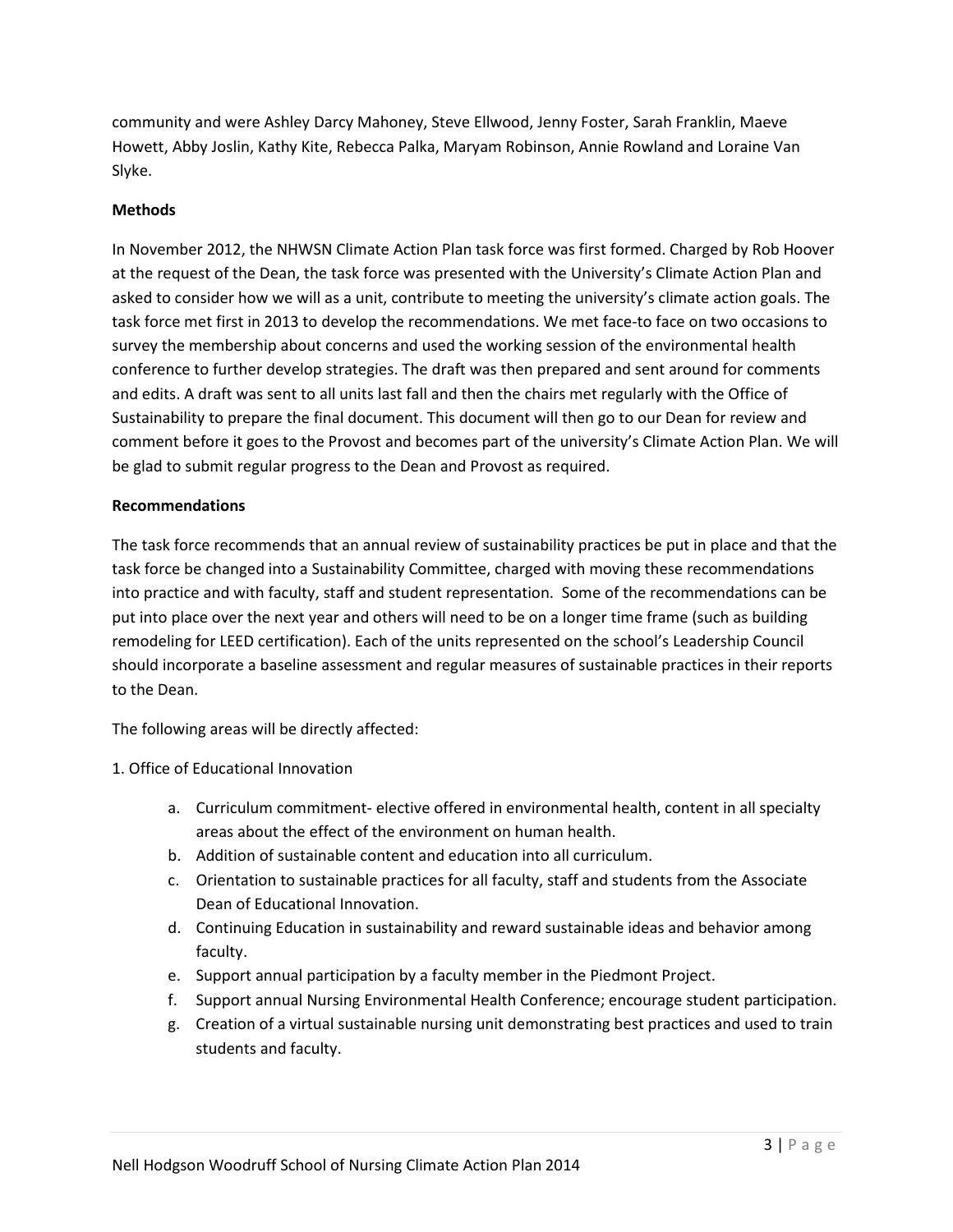- 2. Office of Research
	- a. Research commitment to health effects of climate change.
	- b. Research commitment to sustainable healthcare design for the future for: space, transportation, medical waste, etc.
	- c. Support DNP capstones and BSN honors projects that address sustainable health care.
- 3. Office of Admissions and Student Services
	- a. Move to all paperless student files from admissions to graduation.
	- b. Use video visits and electronic interviewing to reduce applicants flying to campus.
	- c. Examine use of 'give-away' items at conferences so sustainability is considered.
- 4. Lillian Carter Center for Global Health and Social Responsibility
	- a. Prepare impact statements that will consider how international trips will impact the environment of the communities we serve.
	- b. Support student research into how sustainable practices can be woven into service learning trips or activities.
- 5. Office of the Dean

Standing Committee for Sustainability

- a. Faculty-Staff program guidance- orientation to campus sustainable behaviors such as transportation, bike program, recycling, etc.
- b. Yearly evaluation and reporting of efforts so that every SON employee is evaluated on their support of sustainable practices.
- c. Semester/yearly celebrations for sustainability
- d. Annual goals and incentives

Energy Conservation

- a. Reduce air and car transportation usage by providing incentives for healthy commute options.
- b. Increase transportation efficiency- students and faculty traveling together to clinical sites, to improve safety, address parking limitations and encourage ride sharing.
- c. Reduce building energy usage- install timers on lights, rely on natural lighting from windows, and plan a renovation to be LEED certified.
- d. Encourage energy saving behaviors (teleconference, work from home, ride share, public and alternative transportation) by setting goals, yearly evaluation and using incentives.
- e. Examine interviewing practices to restrict visitors flying to campus and do more skype or online interviewing.
- f. Install energy use monitors; publicize data for community awareness.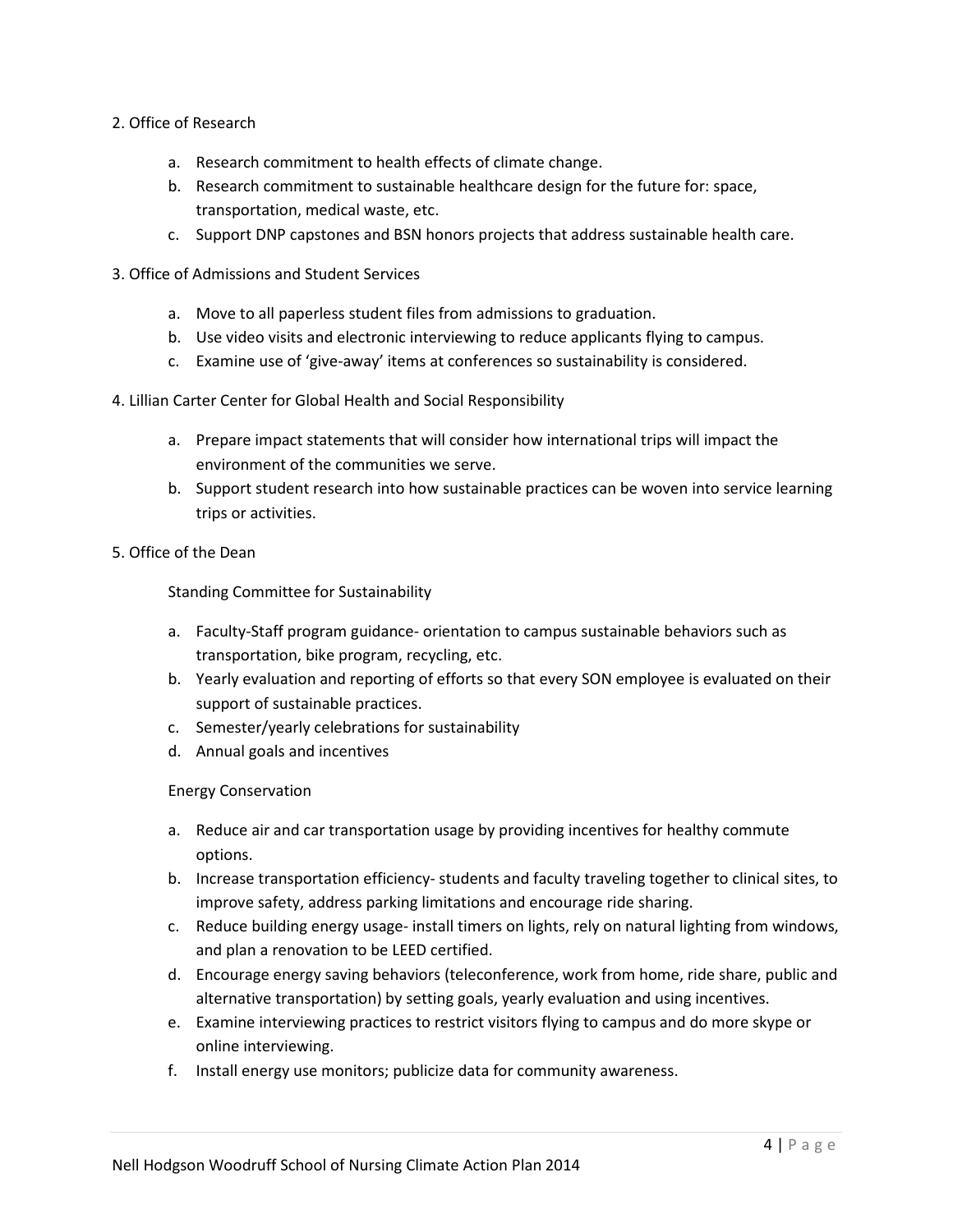g. Work with IT to discuss costs and benefits of setting up power switches that completely cut power to office equipment.

### Sustainable Food

- a. Require permission to use a caterer besides Emory Catering.
- b. Adopt policies and practices that encourage local sustainable food supplies such as catering vendors that provide recyclable and compostable materials.
- c. Make our building a "no disposable plastic water bottle" zone.
- d. Install hydration stations to fill reusable drinking bottles.
- e. Encourage healthy eating in all School related events so that we model health behaviors among students, faculty and staff.
- f. Change vending to a paper cup model and sustainable, healthy food choices.

### Green Building

- a. Adopt Green Office standards.
- b. Move building towards LEEDS certification.
- c. Continue to participate in building temperature standards and set-backs.
- d. Offices should not have individual-use equipment such as printers, refrigerators, etc.
- e. Plan a space utilization study to avoid the need for a larger building as we anticipate growth.

### Green Space

- a. Adopt a green space standard: no scheduled pesticide use, herbicide use, etc.
- b. Expand gardens and outside spaces for fresh air and exercise. Extend usable outdoor space to Clifton Rd. entrance and the Houston Mill side of the building by installing paths, vegetable and fruit trees and plants, and pleasant sitting spaces.
- c. Adopt an integrated pest management system that uses pesticides only when there is an infestation and does no monthly application of chemicals in or around the building.

### Water Conservation

- a. Adopt policies that promote conservation, such as recycling run-off, low flow toilets, addressing leaks quickly, etc.
- b. Installation of low flow devices.
- c. Centralized hydration stations.
- d. Installation of equipment to capture grey water run-off for irrigation.

#### Recycling/Waste

a. Every office should have a recycling bin with much smaller trash receptacle.